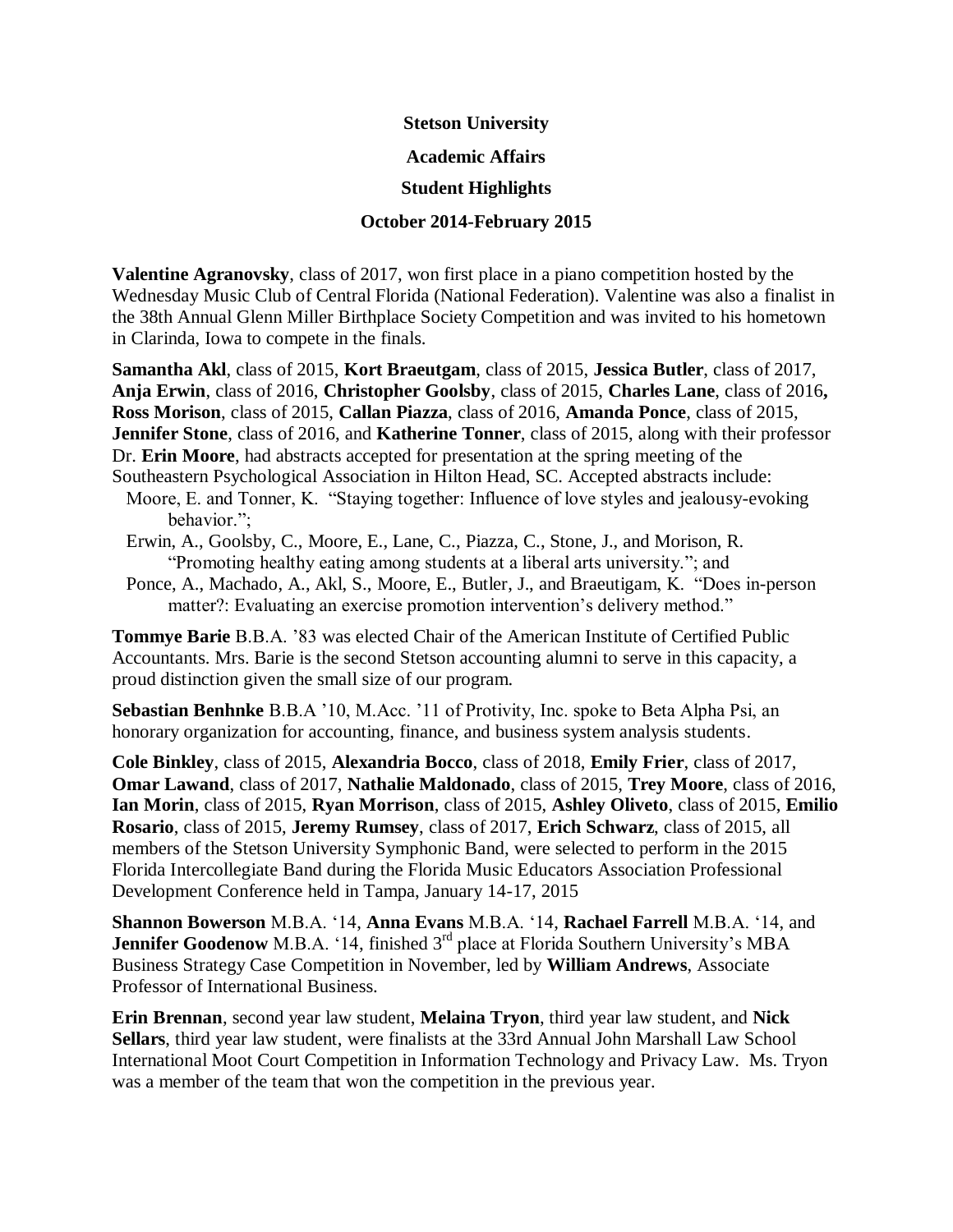**Ellen Broetzmann**, class of 2016, **Erin Coatney**, class of 2015, **Haywood Dunston**, class of 2016, **Sean Hileman**, class of 2016**, Ryan Kirk**, class of 2018, **David Peralta**, class of 2017, **Alexandra Martinez Uresti**, class of 2017, **Ashley Nuñez**, class of 2016, **Michael Vlach**, class of 2016, participated in the Vero Beach Opera production of Puccini's opera *Il Tabarro*, directed by Professor **Russell Franks**. The students performed in small roles and in the chorus as professional singers.

**Raveena Budhu**, class of 2016, **Rachel Read**, class of 2016, **Sydney Schless**, class of 2015, and **Ashley Yony**, class of 2016, have been invited to perform at the Vandoren National Clarinet Festival in Mobile, Alabama in March 2015.

**Emma Campbell**, class of 2016, and **David Sawyer**, class of 2015, placed third in the national Collegiate Ethics Case Competition held in October at the Eller School of Management at the University of Arizona. The Stetson team, coached by **Dr. Beasley** and **Dr. Tichenor**, competed against 27 other universities from around the U.S. and Canada. The Stetson team won the Eastern Regional bracket against six other teams [\(http://www.stetson.edu/today/2014/11/su](http://www.stetson.edu/today/2014/11/su-wins-3rd-in-collegiate-ethics-case-competition/)[wins-3rd-in-collegiate-ethics-case-competition/\)](http://www.stetson.edu/today/2014/11/su-wins-3rd-in-collegiate-ethics-case-competition/).

**Alexis Campos**, third year law student, **Leon Hunter**, second year law student, **Hamilton Kemp**, third year law student, and **Andrenette Sullivan**, third year law student, won the Golden Gate University Criminal Mock Trial Competition. Mr. Hunter was named Top Advocate in the competition. The team was coached by **Joseph Murray** J.D.'08 and **Erika Wilson** J.D. '12, Assistant Director for the Center for Excellence in Advocacy.

**Kyrsten Chambers**, class of 2015, was named a winner in the Daytona Beach Choral Society Vocal Competition in 2014.

**Alyssa Cory**, third year law student, **Ryan Hedstrom**, second year law student, and **Ashley Panaggio**, third year law student, swept the regional round of the New York City Bar's 65th Annual National Moot Court Competition. Stetson's team not only won the regional, but the team also won the best brief award and Ms. Panaggio won the best oralist award. The winning Stetson team will also advance to the National Finals of the New York City Bar National Moot Court Competition. A second Stetson team of **Madison Kebler**, third year law student, **Paige Lacy**, second year law student, and Jeremy Rill, second year law student, advanced to the quarterfinals of the competition. **Michael Allen**, Associate Dean and Professor of Law, coached the Stetson teams.

**Taylor Duguay**, class of 2016, **Gabrielle Healy**, class of 2017, **Kyle Maley**, class of 2017, **Brittaney Mericle**, class of 2015, **Danielle Mottier**, class of 2015, and **Rachel Sheehan**, class of 2015, were selected to present at the IMPACT National Conference in February 2015 at Loyala Marymount University in Los Angelas, CA. The Impact National Conference focuses specifically on Community Service, Service Learning, and Civic Engagement. Presenations include:

Duguay, T. and Maley, K., "Socializing Service: What We Can Learn from Fun and Games" Mottier, D., "Greenfeather: Service Starts at HOMEcoming"

Mericle, B., "Empowering Students and the Community through Service Learning"

Sheehan, R., Healy, G., and Shankar-Brown, R., "Reviving the Curriculum: Advocating for Creativity in Public Schools"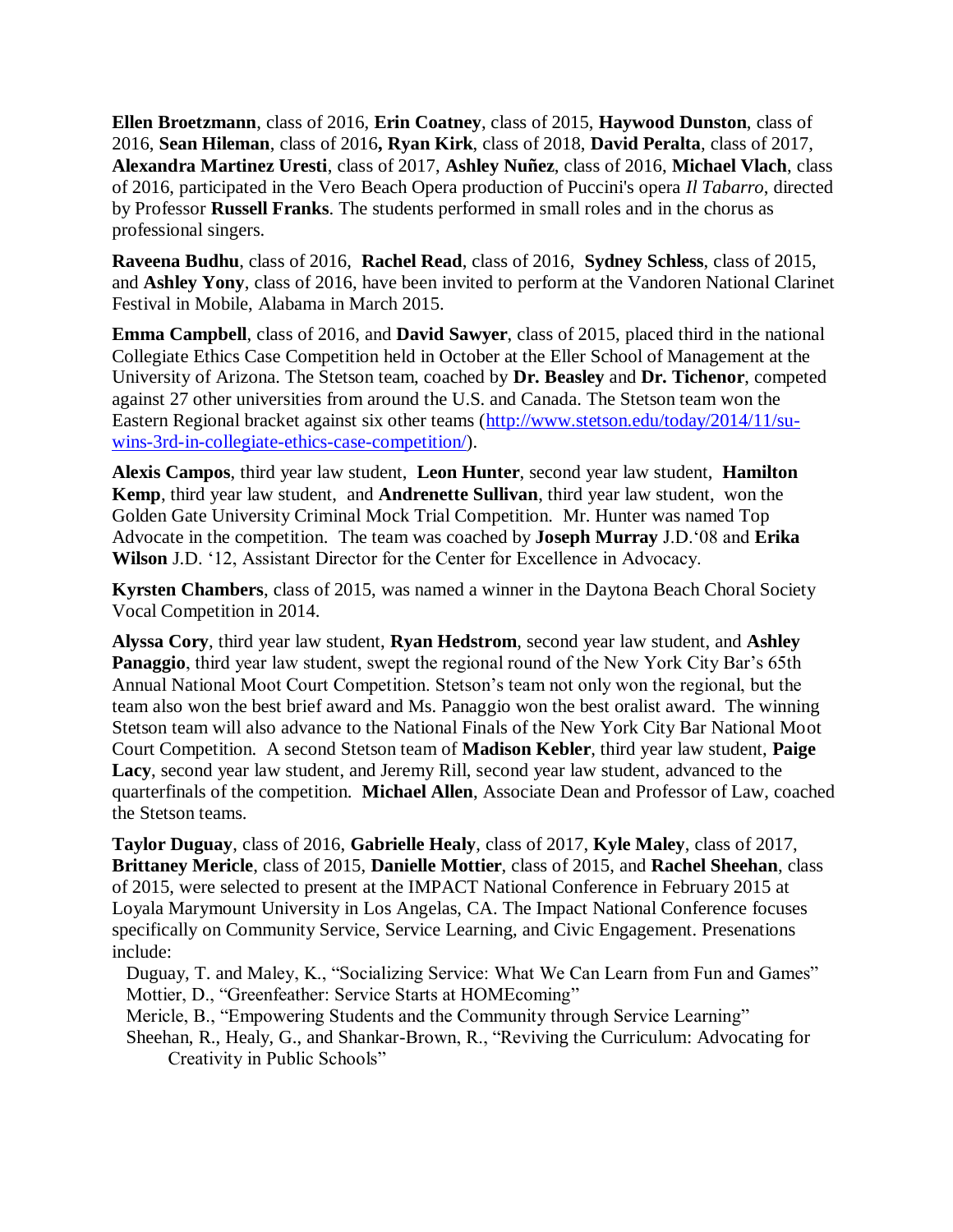**Regine Etienne**, third year law student, **Daniel Kavanaugh**, second year law student, **Kathleen Logan**, second year law student, and **Harold Velez**, second year law student, won the Florida Justice Association Mock Trial Competition. This team was coached by **Judge David A. Demers** J.D. '72 and **Arturo (Art) Rios** J.D. '06.

**Chad Florin** and **Daniel Miles**, third year law students, and **Candice Rojas** J.D. '14 and **Lisa Ungerbuehler** J.D. '14 represented the College of Law and placed second in the 13th Annual National Civil Trial Competition. Ms. Rojas was named Best Advocate in the Final Round and Mr. Miles was named Best Advocate in the Preliminary Round. **Michele Joiner**, Stetson University Trial Advocacy Coordinator and Associate Professor of Legal Skills, and **Lee Coppock** J.D.'96 coached the Stetson team.

**Christopher Hickey**, class of 2016, was selected as a semi-finalist for the National ACDA Student Choral Conductors Competition in February 2015, held in Salt Lake City.

**Christopher Hickey** and **Janani Shanmuga**, both class of 2016, attended the Oregon Bach Festival (the world's premiere festival of its kind) in July 2014 and participated with professional conductors from around the world, including Helmuth Rilling, Edward McClary, and Anton Armstrong.

**Thomas Ingui**, class of 2015, was appointed organist at Trinity United Methodist Church of DeLand. He is also a finalist in two national organ performance competitions: The Taylor Competition, sponsored by the Atlanta Chapter of the American Guild of Organists, and the Rogers Organ Competition, to be held at the Musical Instrument Museum, Phoenix, AZ.

**Dan Kavanaugh**, second year law student, accepted a position on the board of directors for a charitable non-profit, *Brothers for Adversity*.

**Andres Norris**, class of 2016, accepted an internship with Kaleo. Special thanks to **A.C. Chan**, Stetson Board Member and Kaleo Vice President who developed this opportunity on Stetson's behalf.

**Ashley Nuñez**, class of 2016, won both the Wednesday Morning Music Club of Orlando & Winter Park Vocal Competition and Daytona Beach Choral Society Vocal Competition.

**Brent Pafford** B.M. '13, Stetson MBA student and School of Music Concert Hall Manager, presented lecture recital on the J. S. Bach's chorale preludes transcribed for piano by Ferruccio Busoni, the results of his work from this past summer at the Orfeo Festival, made possible by a grant from the Apgar Foundation.

**Anisha Patel** J.D. '14 won the Best Oralist Award at the Mercer Moot Court Competition on Legal Ethics and Professionalism. Ms. Patel, along with teammates **Brittany Cover**, second year law student, and **Yaffi Hilili**, third year law student, were semifinalists in the competition.

**Katelyn Pomfret**, class of 2015, was named the recipient of the Davis Brand Capital gift to sponsor undergraduate marketing research. Ms. Pomfret is working with **Dr. DeMoss** on a project entitled, "Influence of Eco-labeling and Product Claims on Consumer Perceptions of Brand Attitudes and Intentions". She and Dr. DeMoss are planning to submit their paper to the 2014 Academy for Business Research Conference. In addition, Ms. Pomfret will be presenting the paper at the Stetson Showcase in the April.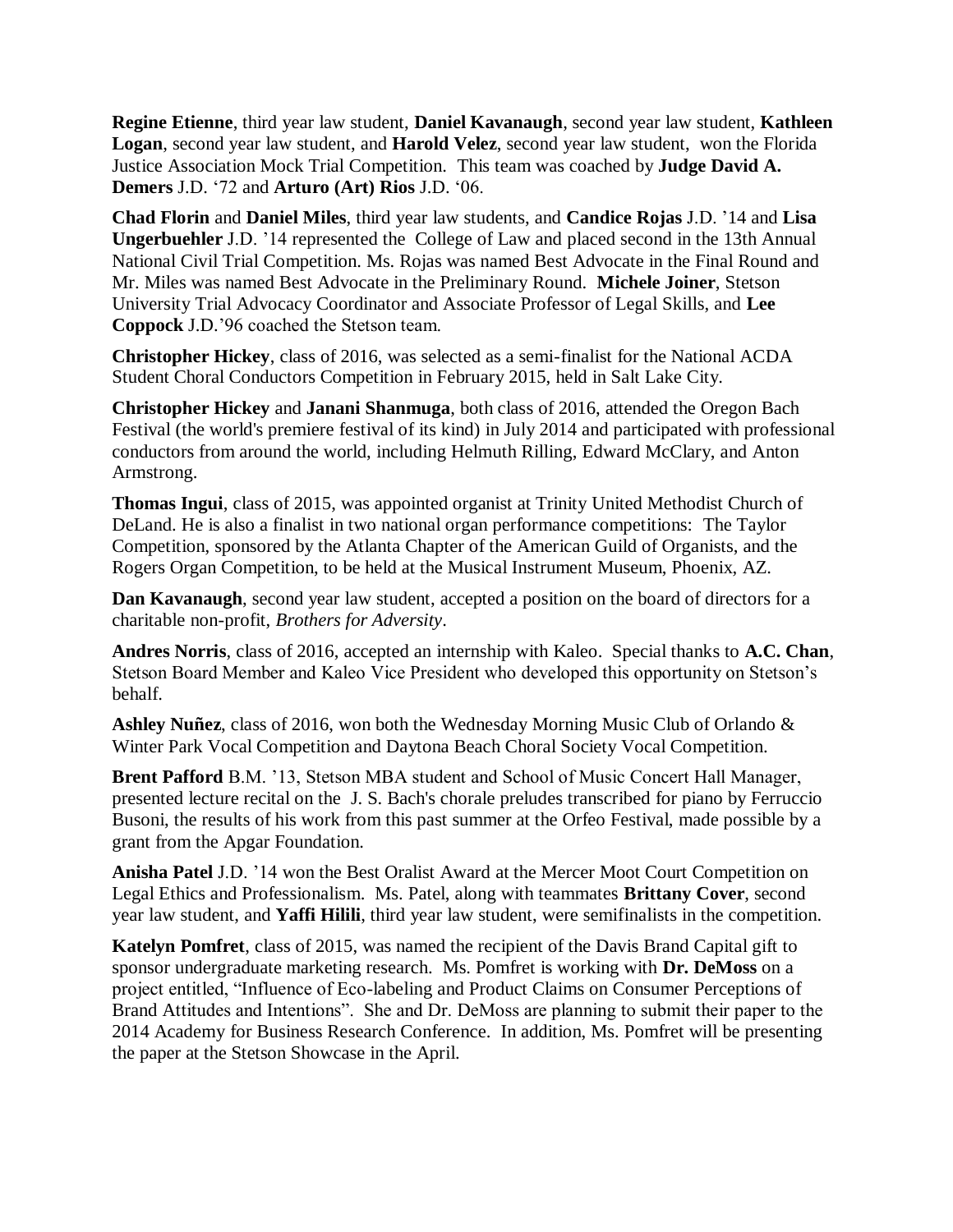**Spence Purnell** B.A. '13 won a competitive internship with the Florida Legislature in Tallahassee. The internship comes with a funded place in the Master of Public Administration at Florida State University.

**Leonardo Arturo Quintero**, class of 2015, was awarded a 2014 SURE (Stetson University Research Experience) Grant, with which he researched Italian opera and fully explored its influence on Mauro Giuliani's *Rossiniana* No.1, Op. 119 for classical guitar. He worked closely with his mentor, **Dr. Stephen Robinson**, and also traveled to Italy to study with the guitar duo of Pasquale Rucco and Dr. Douglas James, specialists in 19th century guitar literature and Italian opera. Quintero will present his findings in recital lectures at Stetson University, GuitarSarasota Lecture Series, and the Guitar Foundation of America Regional Symposium.

**Brian Rodriguez**, class of 2015, was the 2014 H.M. Giffin Vocal Competition winner. He also led the Stetson Alma Mater at the 2014 Convocation. In addition, Brian sang the Star-Spangled Banner for the U.S. Naturalization Ceremony hosted by Stetson University in H. D. Lee Chapel. He also competes in the District Metropolitan Opera Auditions on January 17, 2015.

**Anabella Rojas** and **Ciara Willis**, second year law students, placed second in the William and Mary Law School Negotiation Competition in November.

**Joseph Rubano**, class of 2015, was selected for one of the rotating Principal Cello spots for the Brevard Music Festival in North Carolina this past summer.

**Amy Umlah**, class of 2015, traveled to the UK in August 2014 to attend the 9-day British Isles Music Festival (BIMF) held at Ardingly College, West Sussex, UK, and directed by worldrenowned flutist Susan Milan. Ms. Umlah's travel and BIMF residency were made possible through grants from the Apgar Foundation and Stetson University. After the transformational experience, Ms. Umlah has already shared with Stetson's flute studio class some of the ways in which her participation in the BIMF provided inspiration, professional awareness and artistic understanding.

**Lohengrin Velasquez** B.M. '14 was asked to organize the music and musicians for the Appalachian Festival at the Deland Art Musuem this fall. Ms. Velasquez has been interviewing in New York for many opportunities following her outstanding years of Music administration study with Patrece Robinson here at Stetson.

Many of our Vocal Performance students participated in the Southeastern Regional National Association of Teachers of Singing (NATS) Auditions at Columbus State College & University:

| $1st$ Place winners: | <b>Ashley Nuñez, class of 2016, soprano</b>           |
|----------------------|-------------------------------------------------------|
|                      | <b>Brian Rodriguez</b> , class of 2015, tenor         |
|                      | <b>Manuel Rodriguez</b> , class of 2016, tenor        |
| $3rd$ Place winner:  | <b>Haywood Dunston, class of 2016, tenor</b>          |
| Semi-finalists:      | <b>Erin Coatney, class of 2015, mezzo-soprano</b>     |
|                      | <b>Kyrsten Chambers, class of 2015, mezzo-soprano</b> |
|                      | Lucas Coura, class of 2017, tenor                     |
|                      | Maria Gikas, class of 2016, soprano                   |
|                      | <b>Selena Masters, class of 2017, soprano</b>         |

## **Recent Graduates in Graduate Programs and Industry Positions**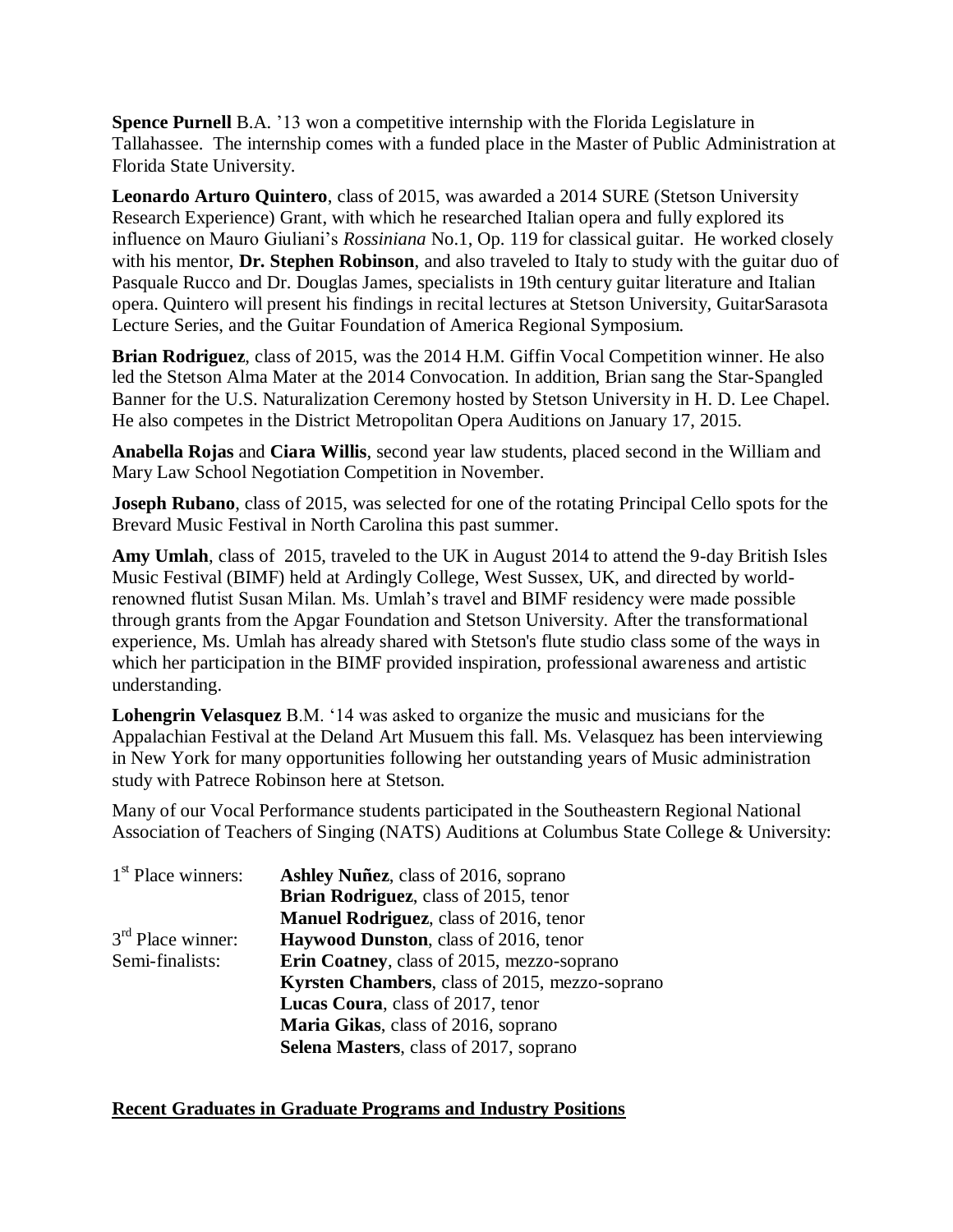**Maria Abreu**, class of 2015, was accepted and will be attending graduate school at the Stern School at New York University in the fall.

**Ryan Ashburn** B.B.A '14 accepted the position of Graduate Assistant Men's & Women's Golf Coach at Campbell University.

**Joseph Burns** B.S. '14 and **Veronica Hernandez** B.A. '14 are serving in AmeriCorps VISTA positions in the Center for Community Engagement as the Bonner Coordinator and Community Partnership Coordinator (respectively).

**Alyssa Collins** B.B.A. '14 recently accepted a position as Campus Organizer at University of California Irvine.

**Lauren Couturier** B.B.A. '14 accepted a position as Social Media Coordinator at Freewavz.

**Natalia DiFerdinand** B.B.A '13, M.Acc. '14 began at the Jacksonville office of Ernst and Young in January.

**Robert Edgcomb** B.A. '13 accepted a position with Anthem Motorsports as a Productions Editor.

**David Edwards** B.B.A. '14 recently began a position as Sales Agent at AAA Missouri in the greater New Orleans area.

**Amy Felock** B.A. '11 recently began a position with NBC Sports working within the Golf Channel's Sales and Partnership Initiatives division.

**Lane Gauntt** B.A. '11 recently accepted a position with Halifax Health as a Marketing Specialist.

**Brett Hargarden** B.B.A. '14 is attending law school at Roger Williams University in Providence, Rhode Island.

**Bonnie Harper** B.B.A. '14, former finance department tutor and recipient of the 2014 honors award for contributions to the department, is working as a an equity specialist for Raymond James in Tampa.

**Evan Jimmo** B.B.A. '14 is employed at CitiGroup in St. Petersburg.

**Kaitlyn Jones** B.B.A. '14 is enrolled in the University of South Florida Graduate Sport Business and Entertainment Management Program. She currently serves as Marketing Director for USF Men's and Women's Soccer teams.

**Nathan Kowal** B.B.A. '14 is employed as a Territory Manager for Moment Sports.

**Jules Nagle** B.B.A. '14 recently took a position as Project Specialist at Dyn.

**Zachary Nolette** B.B.A. '13 accepted a position as Account Executive at AAA National in Orlando, FL.

**Valeriya Popova** B.B.A. '14 is working for The Bank of New York Mellon.

**Samuel Randles** B.A. '13 received a full scholarship to the University of Iowa Law School.

**Hans Riseng** B.B.A. '14 is working in Norway as a trader for Fondsfinans.

**Alli Roseti** B.B.A. '14 is enrolled in the St. Leo Graduate Sport Business program.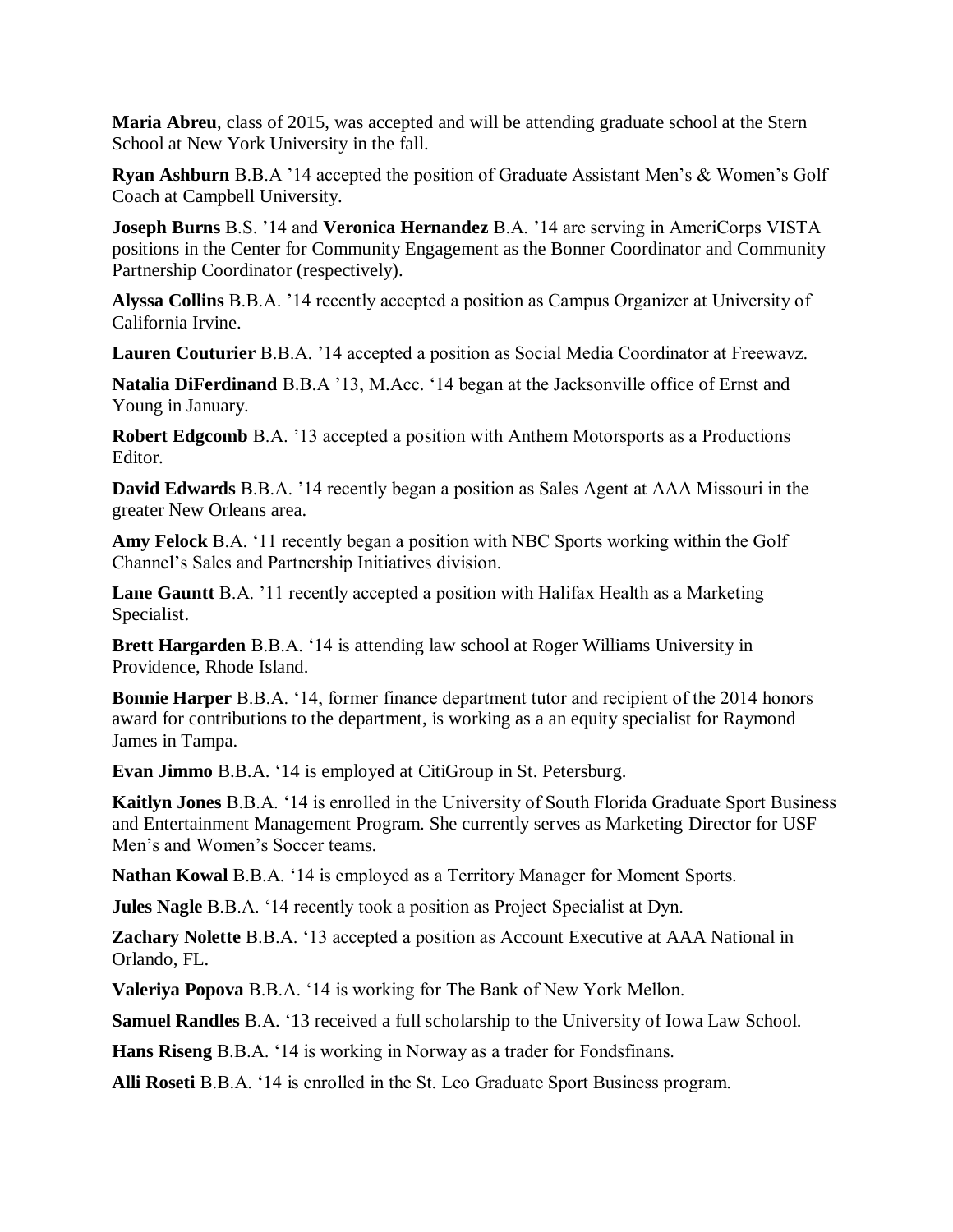**Justin Weber** B.M. '14 is attending NYU for his Masters of Music in music composition with an emphasis in film scoring.

**Jordan Schulz**, class of 2015, has already accepted an offer from Siemens in Orlando, where she will begin upon graduation in May.

**Shayn Sparks**, class of 2015, has accepted a position at Siemens in Orlando, where he will begin upon graduation in May; Mr. Sparks has previously worked as an intern for Siemens.

**Daniel Sprusansky** B.B.A. '14 is employed as a specialist at Merrill Edge in Jacksonville.

**Ryan Stanford** B.B.A. '13 serves as Development Representative for the NASCAR Charitable Foundation

**Matthew Taylor**, class of 2015, has accepted an offer as an equity analyst for MorningStar.

**Brooke Tressler** B.B.A. '14 is enrolled in the Texas A&M Graduate Sport Management program.

**Cathleen Vogelgesang** B.B.A. '14 recently took a position as Athletics Marketing Coordinator at Xavier University.

**Marquia Wimberly** B.B.A. '14 accepted a position as Product Marketing Analyst at Frontier Secure Communications.

**Travis Workman** B.B.A. '14 is working as an equity sector specialist at Raymond James Financial.

**Michael Zirkel** B.A. '13, previous AmeriCorps VISTA Bonner Coordinator for Stetson, was recently selected after a national search to be the next Bonner Program Coordinator at Berry College in Rome, Georgia.

## **Notable work by Stetson student groups**

**ENACTUS**, Entrepreneurial Action Us, is is a not-for-profit organization supported by individuals, foundations, and corporations whose mission is to build collegiate Enactus Teams who teach free enterprise in order to better individuals, communities, and countries. Stetson's ENACTUS student group is working actively in the community with several projects, including renovation and redesign of the kitchen of the PACE center in Ormond Beach and development of land at Southwester Middle School in DeLand for farmland use by the middle school students.

**Executive MBA students** in *MKTG 516 Marketing Strategy* worked with Second Harvest Food Bank of Central Florida to design marketing plans for the organization's Hunger Awareness Month and 2014 Fall Virtual Food Drive.

**Stetson Entrepreneurial Group** sponsored the second annual "Idea Pitch" competition in November 2014. 73 unique student pitches were submitted with 18 selected for the final live presentation. Seven Central Florida entrepreneurs judged the event: Jim Atkinson, founder and executive director of PASS, an NPO based in Edgewater, FL; Jayne Rocco, current owner and operator of Calamity Jayne's Nightclub in DeLand, whose philanthropic cause is advocating for